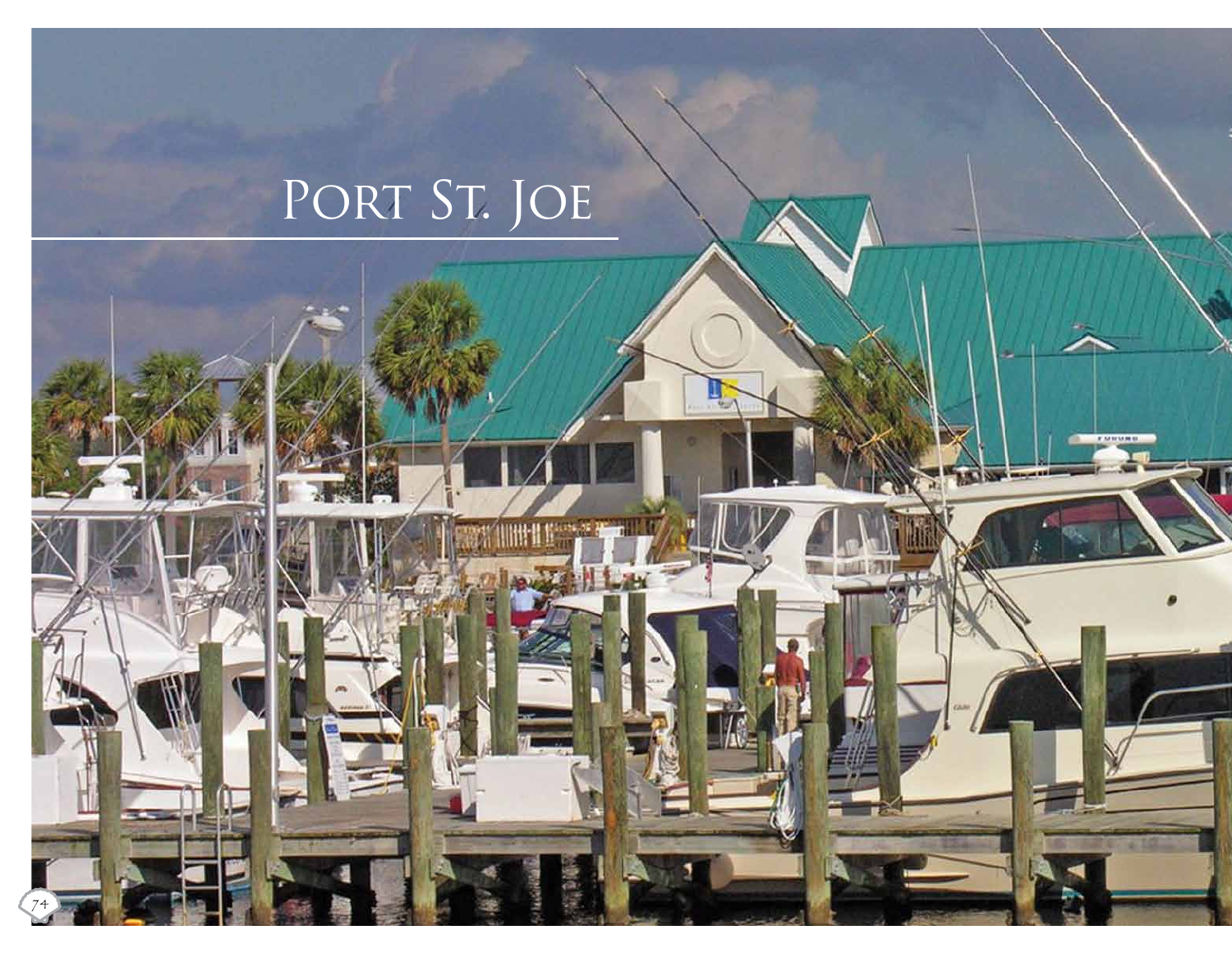

### PORT ST. JOE

## **Community Snapshot**

**VISION:** "Provide increased access to St. Joseph's Bay, promote water-based businesses, and provide an opportunity to learn about Port St. Joe's colorful history."

**DESIGNATION:** 2005

**APPLICANT:** City of Port St. Joe

**STATUS:** Inactive; City works on implementing waterfront projects through CRA.

**PARTNERS:** City of Port St. Joe Community Redevelopment Agency.

**KEY ACCOMPLISHMENTS:** Waterfront Master Plan integrated into updated CRA Plan; Port St. Joe waterfront park land acquisition; cultural center feasibility

**CURRENT CHALLENGES:** Line item funding from CRA removed; future funding for program is unclear; currently there is no program manager.

### **FLORIDA ASSESSMENT OF COASTAL TRENDS DATA:**

| <b>Number of Active Volunteers:</b>       |               |
|-------------------------------------------|---------------|
| <b>Volunteer Hours Contributed: 7,860</b> |               |
| <b>Public Dollars Contributed:</b>        | \$5.1 million |
| <b>Private Dollars Contributed:</b>       | \$250,000     |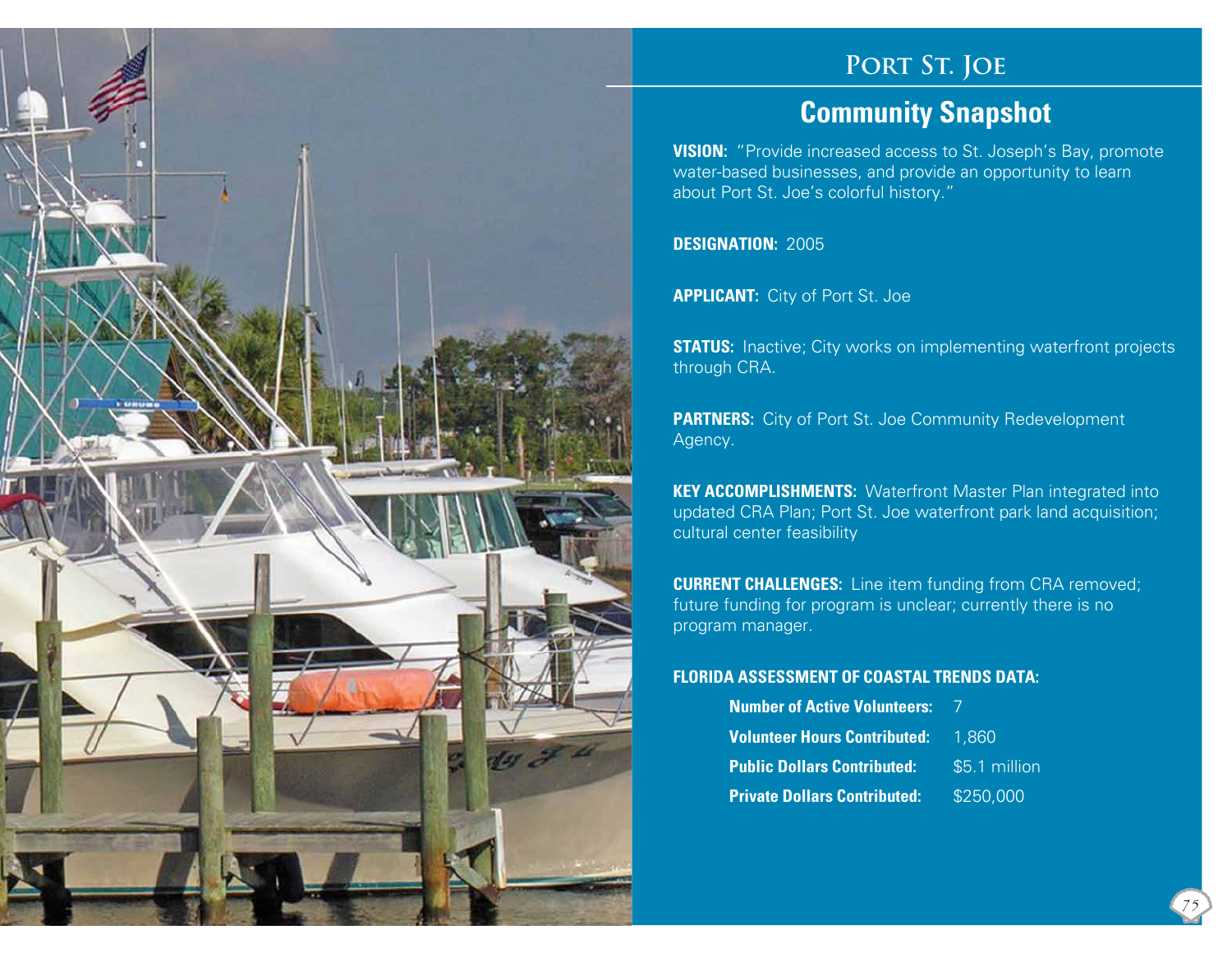# PORT ST. JOE



Port St. Joe is similar in many ways to its sister Waterfronts Communities. Like Fernandina Beach and Bagdad, it has a history as a mill town; like Fort Walton Beach, U.S. 98 is a physical barrier to the waterfront; like Steinhatchee and Old Homosassa, it is off the beaten path; like Vilano Beach, it was not significantly scathed by the net ban. But here along the Gulf coast between Apalachicola and Panama City, Port St. Joe is unique in that it may be one of the only coastal cities in Florida that has not feared overdevelopment even though the town is in the shadows of Florida's largest private land-owner and master planned community giant, the St. Joe Company (JOE).

Located in what is now branded by JOE as "Florida's Great Northwest," Port St. Joe had dignified beginnings but developed in fits and starts. In the early 19th century, St. Joseph was the most populous community in Florida, and was the site of the Florida Territory's first Constitutional Convention in 1838. With a natural deepwater port, two rail lines were constructed to connect to the Apalachicola River to take advantage of the goods being shipped downriver to overseas destinations. Plagued by yellow fever and hurricanes, this bustling place was a ghost town by 1843 and remained so until the 20th century.

Port St. Joe was resurrected in the early 1900s as a paper mill town. Fumbling a bit in the 1920s after most of the natural pine forest was harvested, the town boomed through the war years until the 1990s when the paper mill fell on hard economic times. JOE began to turn its eyes to residential development of its vast land holdings. After struggling under the ownership of another paper company for a few years, the paper mill—the largest employer in the area—closed for good in 1998. The mill was torn down in 2003 and JOE has put forth a mixed-use redevelopment plan for the site, just north of the city marina.